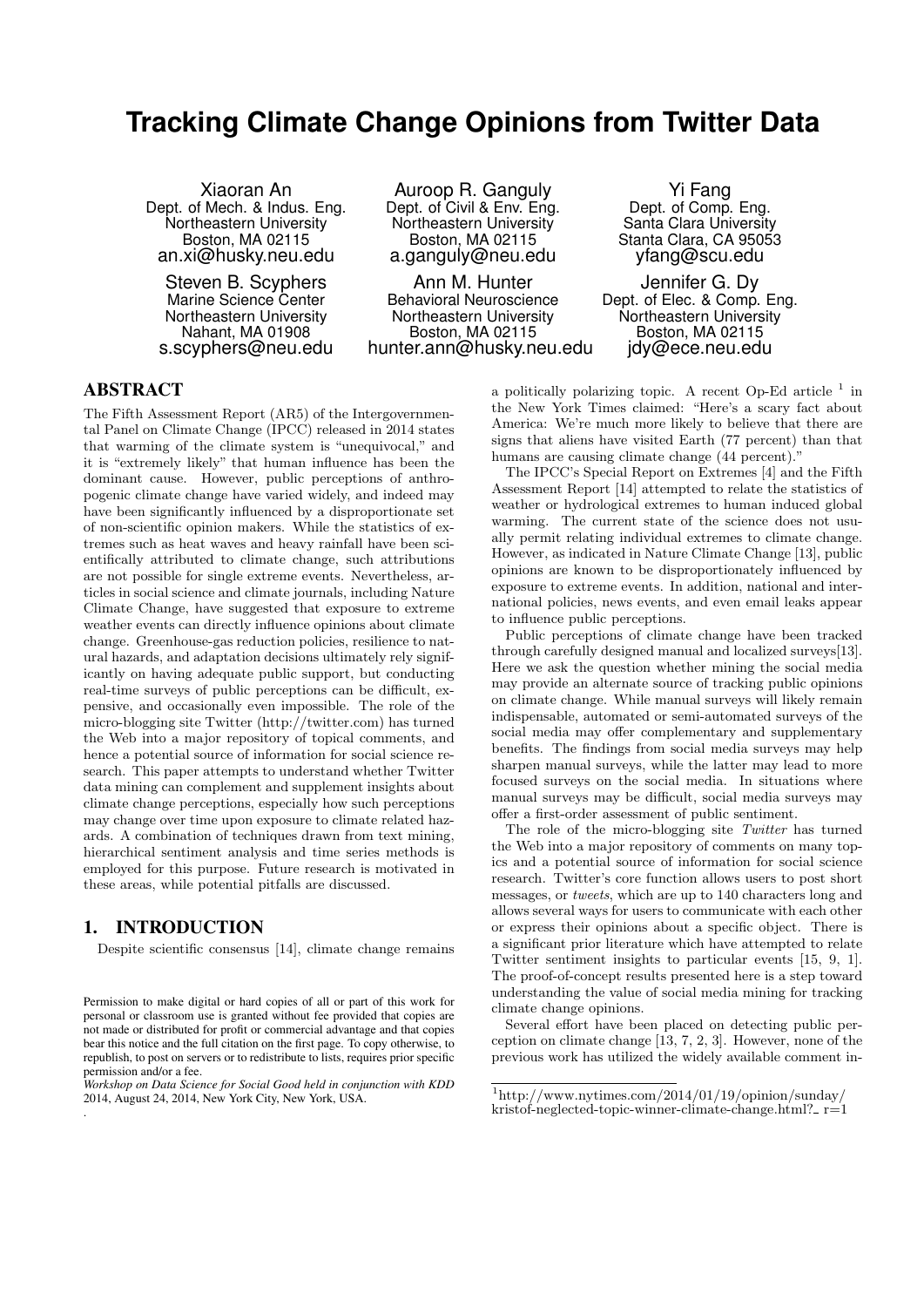

#### Figure 1: Daily Percentage of Tweets Regarding Climate Change

formation from social network and microblogging sites. Conducting studies based on surveys are limited as they can only collect a limited number of participants and may also be subject to survey bias. In this paper, we apply machine learning and data mining techniques to detect public sentiment on climate change, taking advantage of the freely and richly available text and opinion data from Twitter.

# 2. TWITTER DATA

The entire collection of data consists of 7, 195, 828 Twitter messages posted by users between October, 3rd 2013 and December, 12th 2013 (excluding November, 21, 22, 23 and 24). The data is continuously collected using a Twitter Streaming API <sup>2</sup> with a Java application called Twitter Data Analytics<sup>3</sup> [6]. We then build the indexing and searching application with Java Package, Lucene<sup>4</sup> [10] to extract Twitter messages that are written in English and that also mention climate change. This querying method results in a highly significant set of tweets, but it is only a random subsample of all the posted content which are written in English and are related to climate change. Twitter allows users to re-tweet the tweets that they think might be interesting, this includes articles, news, and opinions. Note that our analysis is based on this climate Twitter collection excluding re-tweeted tweets. The reason for excluding re-tweets is because we assume that we cannot detect the sentiment of users by re-tweeting tweets of other users. However, to monitor the ratio of tweets regarding climate change to the daily collection of tweets, we included re-tweets in our count. A discussion is provided in the first subsection.

Climate Change Related Twitter with Re-Tweet. The intention of this extraction is to try to explore the percentage of climate change related tweets per day. There are a total of 494, 097 tweets related to climate change in our collection, with 7, 375 climate change tweets daily on average. A plot of the percentage of tweets regarding climate change recorded daily is displayed in Figure 1. We observe that the percentages show high variability, and several major fluctuations are also detected. For example, on Day 40, 41 (i.e., November 11 and 12), the percentage goes up extremely high but then goes down significantly in 3 days. The occurrence of super Hurricane Haiyan seems to connect to this observation. We also observe that there is a significant increase on Day 21 (i.e., October 23). On that day, there was a series of devastating bushfire outbursts in Australia. There were several debates that went on about the connection between climate change and bushfires.

Climate Change Related Twitter without Re-Tweet.

Our major sentiment analysis is based on the tweets excluding re-tweeted tweets. This is because we assume the sentiment behind re-tweeted tweets is hard to detect and analyze. We extracted a total of 285, 026 tweets posted in English that are not re-tweeted. Although Twitter is a big collection of comment information and text data, a major disadvantage of Twitter data is that tweets do not have labels. Previous work on sentiment analysis with Twitter data employed emoticons such as ":-)" and ":-(" to form a training set for sentiment classification [12]. In our work, we manually labeled the Twitter data and classified them into subjective and objective groups. Within the subjective group, we further distinguish them into positive and negative classes. Subjective tweets mean that the tweets express users' opinions or emotions regarding climate change; whereas, objective tweets are normally news regarding climate change or the title of an article. We label the tweets which believe in climate change, are concerned about it, or express the opinion that actions need to be taken to mitigate climate change as positive ones. In contrary, the negative tweets include opinions that do not believe in climate change, and think it is just a scam. We have five people who worked on labeling the Twitter data, and choose the label which have at least three people who agree (i.e., we use the majority label). Overall, we have collected 1050 objective tweets and 1500 subjective tweets, and within the 1500 subjective tweets, we have 1000 positive tweets and 500 negative tweets.

### 3. APPROACH

In this paper, we analyze the data hierarchically, where we first apply subjectivity detection to distinguish subjective tweets from the *objective* ones in the entire corpus and then perform sentiment analysis only within the subjective tweets.

We represent each tweet with a bag-of-words representation. Because each tweet is short, we use binary word indicators as our feature representation. We pre-process our data as follows: We lowercased all letters (strip casing off all words), tokenized (convert the string to a list of tokens based on whitespace and remove punctuation marks), removed rare words ([5] suggests that words occurring two or fewer times may be removed, since these words are unlikely to be present to aid in future classifications), removed stopwords and frequent words, and reduced each word to its stem (removing any prefixes and suffixes).

We explored two classification methods for sentiment text classification: Naive Bayes [11] and Support Vector Machines (SVMs) [16]. Naive Bayes is a generative classifier, whereas a support vector machine is an example of a discriminative classifier. We chose Naive Bayes and SVM in this study because both have been proven to perform well on text classification tasks. In addition to these two methods, we also performed feature selection on our Twitter data. We found that feature selection is important because each tweet is typically very short, where each message is not allowed to exceed 140 characters, making a bag-of-word feature representation (with dimensionality equal to the number of words in the Twitter dictionary) for each sample tweet to be very sparse.

**Feature Selection.** We initially have  $D = 1300$  features (words). Not all of these features will be important for the classification task. Furthermore, our problem is quite sparse; even sparser than typical document classification tasks. Thus, feature selection will be helpful. Feature

<sup>2</sup>https://dev.twitter.com/docs/streaming-apis

<sup>3</sup>http://tweettracker.fulton.asu.edu/tda/

<sup>4</sup>http://lucene.apache.org/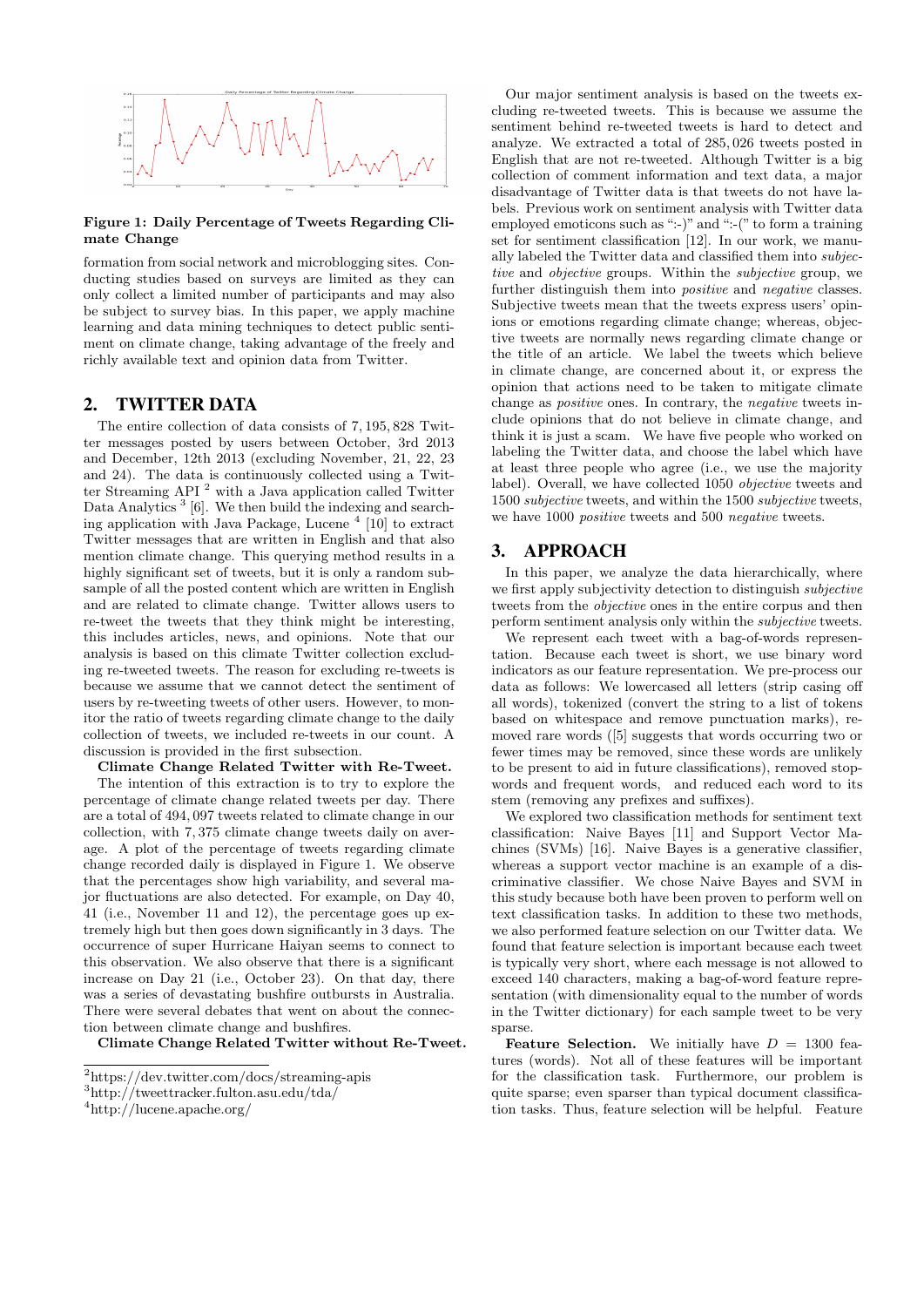

Figure 2: 10-Fold Cross-Validation for Each Method, Varying the Number of Features

selection algorithms are defined by the criterion utilized for evaluating features and the search strategy. Searching all  $2^D$  possible feature subsets is intractable. Here, we apply a simple search strategy by simply scoring each feature individually. There are numerous ways of evaluating or scoring features. [5] compares various feature selection metrics and their impact on the performance of classifiers. In our work, we use the chi-squared metric, which is a common statistical test that measures divergence from the distribution expected if one assumes the feature occurrence is actually independent of the class value. The formulation of the chi-squared measure is:  $X^2(D, f, c) = \sum_{e_f \in \{0,1\}} \sum_{e_c \in \{0,1\}} \frac{(N_{e_f e_c} - E_{e_f e_c})^2}{E_{e_f e_c}}$  $\frac{e_c - e_f e_c}{E_{e_f e_c}},$ where  $e_f = 1$  means the document contains term  $f$ , and  $e_f = 0$  means the document does not contain term f.  $e_c = 1$ represents the document is in class c and  $e_c = 0$  represents the document is not in class  $c$ .  $E$  is the expected frequency when the assumption that the presence of feature f and class c is independent is satisfied. Higher value of  $X^2$  indicates that the hypothesis of independence is incorrect. We then rank order the features based on this score.

To determine the model order, meaning the number of features to keep, we measure the classification performance on a held-out validation set. We use both macro F1 measure and accuracy as performance measures. F1 measure is defined as  $F_1 = \frac{2 \times recall \times precision}{(recall + precision)}$ , where recall measures the ratio of the number of true positive cases to the number of all observed positive cases, and precision measures the ratio of the number of true positive cases to the number of all predicted positive cases by classifier. There are two methods for averaging the F-measure over a collection of 2-class classification problems. One is the macro averaged F-measure, which is the traditional arithmetic mean of the F-measure computed for each problem. Another is the micro averaged F-measure, which is an average weighted by the class distribution. Since we are interested in average performance across different classifications, so we focus on macro averaged F-measure.

# 4. SENTIMENT ANALYSIS

In this section, we report the results on our sentiment analysis on mining the Twitter climate change data. We first randomly select one-fifth of entire labeled tweets as valida-

Table 1: Candidate Models

|              | Algorithms  | No. features | Accuracy | measure |
|--------------|-------------|--------------|----------|---------|
| Subjectivity | Naive Bayes | 1000         | 0.7654   | 0.8057  |
| Subjectivity | <b>SVM</b>  | 20           | 0.7538   | 0.8090  |
| Subjectivity | <b>SVM</b>  | 30           | 0.7596   | 0.8126  |
| Polarity     | Naive Bayes | 400          | 0.7677   | 0.8278  |
| Polarity     | Naive Bayes | 600          | 0.7645   | 0.8215  |
| Polarity     | <b>SVM</b>  | 100          | 0.7548   | 0.8382  |
| Polarity     | <b>SVM</b>  | 400          | 0.7581   | 0.8292  |
|              |             |              |          |         |

tion set. There are 210 objective and 310 subjective tweets and within the subjective tweets, there are 210 positive and 100 negative tweets. The rest of the four-fifth of entire labeled tweets become our training data set which consists of 840 objective and 1190 subjective tweets, and 790 positive and 400 negative tweets. We perform 10-fold crossvalidation on the training data set to train our model and choose the best model by comparing the performance on the validation set. We use the default settings of parameters for Naive Bayes and Support Vector Machine in the scikit-learn Python package (http://scikit-learn.org/stable/).

#### Model Selection.

We perform feature selection for both SVM and Naive Bayes classifiers. We rank ordered the features based on the chi-squared scoring described in the previous section and evaluated the performance of these two classifiers for varying number of features and evaluated the classifiers' performance on both tasks, *subjective* vs *objective* and *positive* vs negative, based on accuracy and F1-measure using 10-fold cross-validation on the training set. The results are shown in Figure 2. The performances of both algorithms vary significantly with different number of features. As the feature size increases, both methods have serious over-fitting problem. The reason for this observation is that: firstly, tweets are relatively short compared to other documents leading to very sparse feature vectors in high dimension; secondly, the training data size is relatively limited for such high dimension. The result confirms our premise of the importance of feature selection. With small number of features, the two algorithms perform well in predicting sentiment. After careful comparison of the result, we selected a few set of candidate models to compare. We report the performance results of these candidate models on our held-out validation set in Table 4. For the subjectivity detection task, Naive Bayes has the highest accuracy performance using 1000 features compared to the SVM results. But the F1 measure of this Naive Bayes classifier is slightly less than that of SVM. Because, the performance of both classifiers are almost the same, we prefer to use SVM because it uses much fewer features to avoid the over-fitting problem. We chose SVM with 30 features compared to 20 features because it has better performance on both accuracy and F1 measure. Similarly, for the polarity sentiment task, we select SVM with 100 features. Because their performance are almost similar, we pick the model with fewer features.

#### Prediction and Event Detection.

With the selected subjectivity detection and sentiment polarity algorithm, we extract the subjective tweets from our entire climate change related tweets which have been divided into subgroups based on day. We, then, predict the sentiment polarity on the subjective tweets as reported daily to calculate the percentage of positive and negative sentiments. The daily percentage of subjective and objective tweets are shown in Figure 3 (top), and the percentage of *positive* and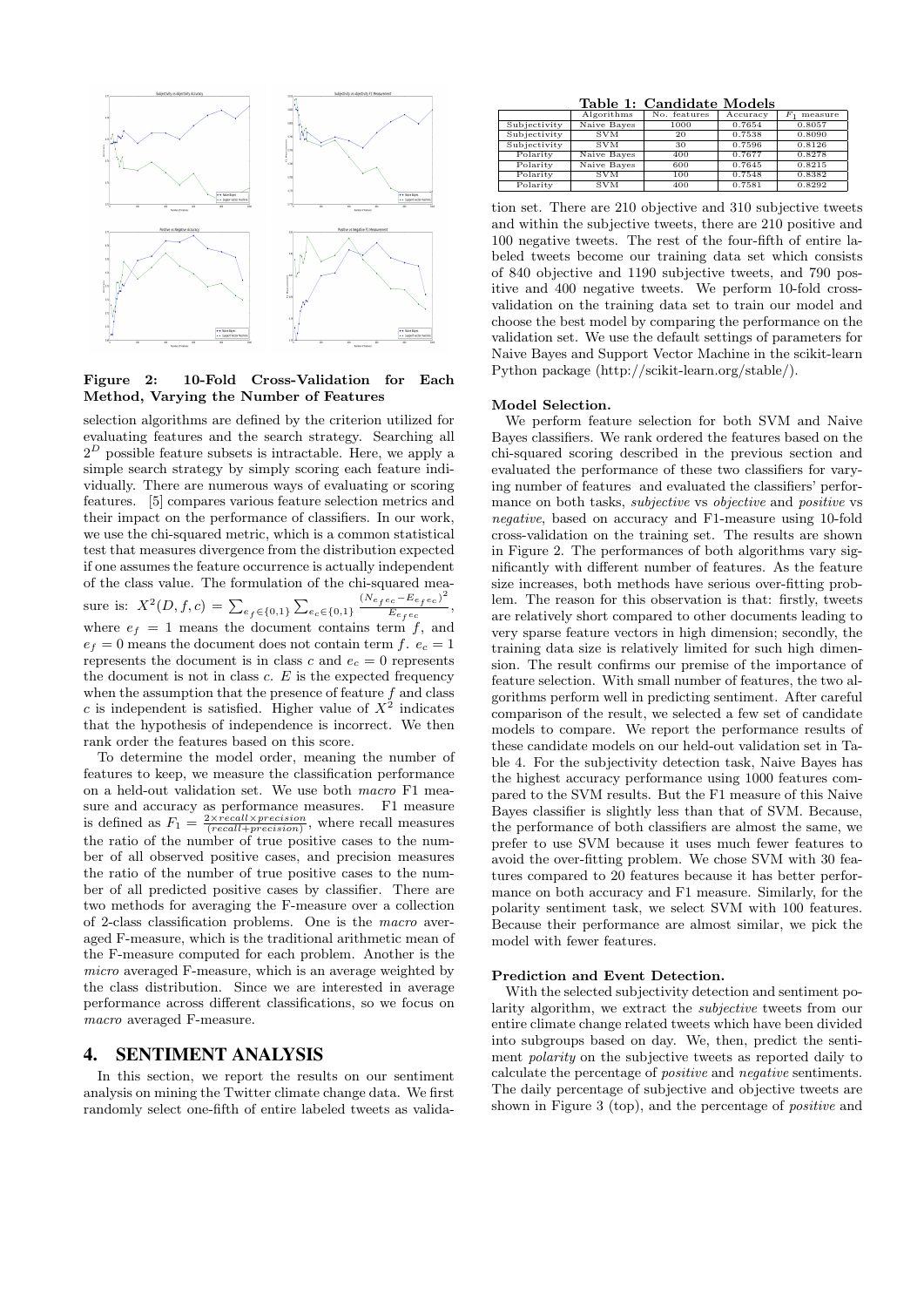

### Figure 3: Subjectivity Detection and Sentiment Polarity Prediction

negative tweets are shown in Figure 3 (bottom). The day presented in the graph is from October 3, 2013 to December 12, 2013 (excluding November, 21, 22, 23 and 24).

The subjective and objective percentages present large variability as we move along the time axis. This variability is influenced by many factors, such as the news, articles published on that specific day or the occurrence of any event. Because of these confounding factors, it is not easy to detect any major change or event using the subjective and objective percentages. It would be quite beneficial to climate sentiment studies if we can detect whether the sudden change in Twitter sentiment regarding climate change are related to major climate events or extreme weather conditions. We, thus, focus on the sentiment polarity percentages. We analyze the sentiment polarity percentage trend by tracking the mean and standard deviation calculated from a fixed-size sliding window for each time point, and plot the z-score normalization as a function of time [8]. In [8], they calculate the z-score normalization for each of the six normalized moods scores, which are in the range of  $[0, 1]$ , from POMS scoring (Profile of Mood States, a well established psychometric instrument). The z-score normalization can be calculated as follows:  $m_z = \frac{m - \bar{x}(\theta[i, \pm k])}{\sigma(\theta[i, \pm k])}$ , where  $\bar{x}(\theta[i, \pm k])$  and  $\sigma(\theta[i, \pm k])$ represent the mean and standard deviation of the time series within the local  $[i, \pm k]$  m-neighborhood for a specific day. m is a normalized mood score.

In this work we have the negative percentage data expanded for 67 days, we consider it as the normalized negative mood score  $m$  in the above approach. For example, higher percent of negative sentiment for a specific day represents the higher mood score for the negative sentiment. Using a sliding window size of 7 days (3 days before and 3 days after), we can derive the z-score normalization to detect short-term fluctuations of public negative sentiment as a result of particular short-term events. The result is shown in Figure 4. We are interested in looking at the point which has a z-score close to or near  $\pm 2$ . We observe that we can relate several climate change related events to the sudden fluctuation of negative sentiment. On Nov. 1st, because of President Obama's Executive order on climate change, the significant increase in negative sentiment about climate change (day 31) can be detected from the graph. Decrease in negative sentiment about climate change can be observed on Nov. 11th (day 40). This is probably because of the occurrence of the destructive Typhoon Haiyan in the Philippines.



#### Figure 4: z-score Normalization for Negative Sentiment

The observation indicates that Twitter users express their concerns to the extreme weather. We also detect there is a decrease in negative sentiment on Oct. 29th (day 28), when it was the anniversary of super storm Sandy. On Oct. 22 (day 20), a statistically significant decrease in negative sentiment is observed. This may be related to the series of bushfire outbursts in Australia. Hence, the change in climate change related sentiment polarity is somehow related to major climate change events.

From the sentiment polarity analysis based on climate change related tweets, an average of more than 80% of tweets believe in climate change in our data collection, this can be observed from Figure 3. Compared to the majority positive sentiment tweets, there is only a small percentage of tweets that express doubt regarding climate change. This unintuitive result indicates that the majority of Twitter users in our collection think climate change is happening and believe that action is needed to mitigate it.

# 5. CONCLUSION

Traditionally, the attitudes, knowledge, and opinions of citizens and key decision-makers have been studied through relatively expensive and logistically challenging survey techniques, but more recently scientists and many other groups have begun to exploit the vast amounts of information available in social media platforms. This paper presents proof of concept results to suggest that mining social media data, exemplified here through Twitter accounts, can be a valuable way to yield insights on climate change opinions and societal response to extreme events.

Our work points to new opportunities for leveraging and developing knowledge discovery methods, such as opinion mining and time series techniques using social media platforms, for social science research and informing urgent societal priorities. Specifically, we used classical sentiment analysis algorithms in detecting and tracking opinions regarding climate change from Twitter feeds. In addition to measuring overall patterns and trends in climate-related sentiments, we detected a connection between short-term fluctuations in negative sentiments and major climate events. We found that major climate events can have a result in sudden change in sentiment polarity, but considering the variation in sentiment polarity shows that there is still significant uncertainty in overall sentiment. We used Twitter data to illustrate how the opinions of Twitter users can change over time and in the aftermath of specific events, but similar approaches may be extended to other publicly available information and social media platforms. While Twitter users may not represent all social groups, its large and rapidly growing popularity supports information exchange among roughly 50 million U.S. citizens ( $\tilde{2}50$  M users globally), government agencies, political leaders, activist organizations, and other influential opinion-makers.